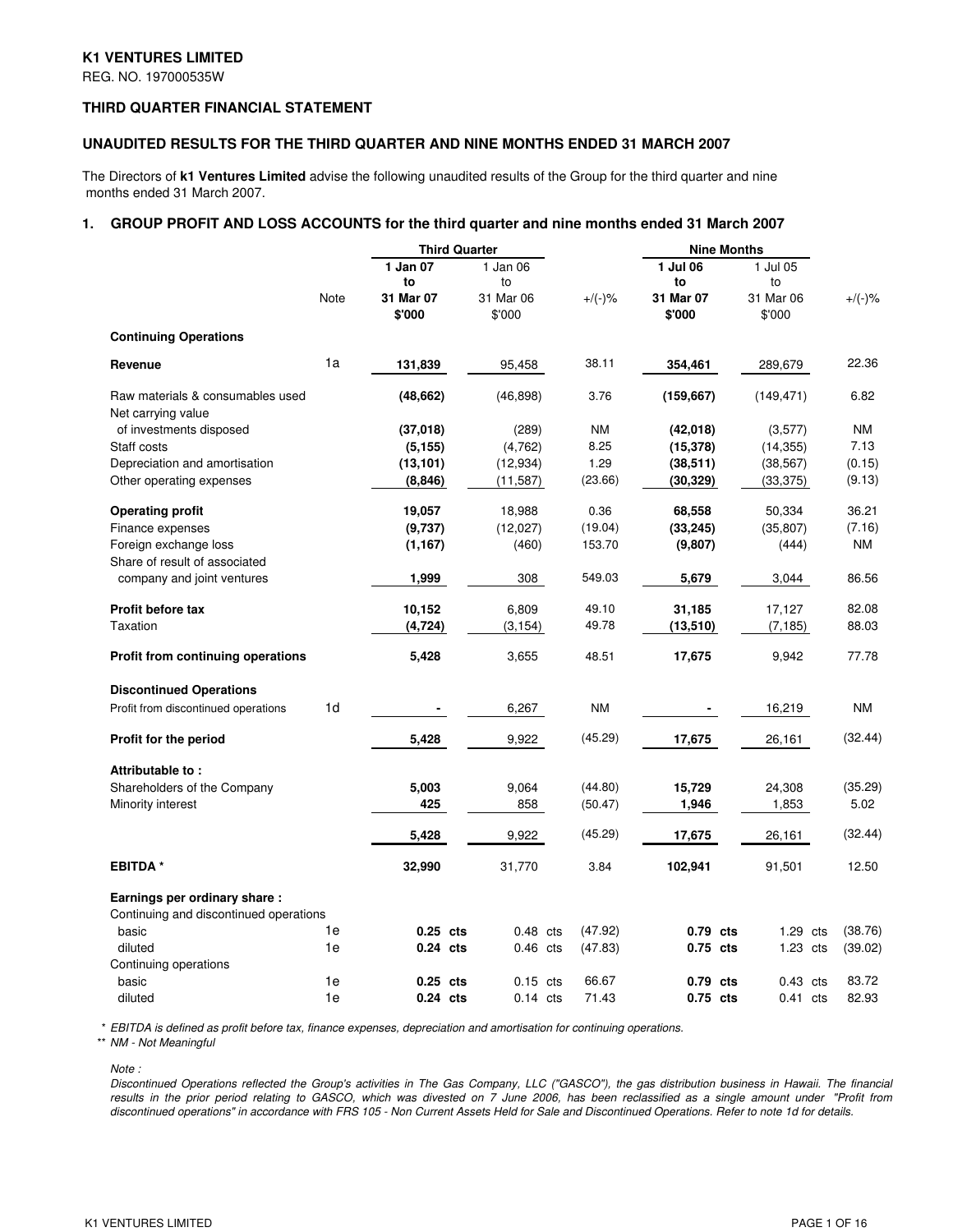# **Notes to Group Profit and Loss Accounts**

## 1a. Breakdown of revenue

|                                         | <b>Third Quarter</b> |           |           | <b>Nine Months</b> |           |           |
|-----------------------------------------|----------------------|-----------|-----------|--------------------|-----------|-----------|
|                                         | 1 Jan 07             | 1 Jan 06  |           | 1 Jul 06           | 1 Jul 05  |           |
|                                         | to                   | to        |           | to                 | to        |           |
|                                         | 31 Mar 07            | 31 Mar 06 |           | 31 Mar 07          | 31 Mar 06 |           |
|                                         | \$'000               | \$'000    | $+$ /(-)% | \$'000             | \$'000    | $+/(-)$ % |
| <b>Continuing operations</b>            |                      |           |           |                    |           |           |
| Revenue from retail gasoline operations | 55,049               | 52,336    | 5.18      | 182,305            | 164,896   | 10.56     |
| Revenue from transportation leasing     | 32,575               | 36,871    | (11.65)   | 103,936            | 106,356   | (2.28)    |
| Proceeds from sale of investments       | 38,462               | 214       | NM.       | 45.942             | 6,654     | 590.44    |
| Investment income                       | 1,154                | 1,051     | 9.80      | 3,311              | 3,085     | 7.33      |
| Interest income from:                   |                      |           |           |                    |           |           |
| <b>Related parties</b>                  | 647                  | 71        | 811.27    | 4,375              | 233       | NM        |
| <b>Others</b>                           | 2,178                | 221       | 885.52    | 6,833              | 531       | ΝM        |
| <b>Others</b>                           | 1,774                | 4,694     | (62.21)   | 7,759              | 7,924     | (2.08)    |
|                                         | 131,839              | 95,458    | 38.11     | 354.461            | 289,679   | 22.36     |

1b. Pre-tax profit of the Group is arrived at after crediting/(charging) the following :

|                                            | <b>Third Quarter</b> |                          |           | <b>Nine Months</b>  |                     |           |
|--------------------------------------------|----------------------|--------------------------|-----------|---------------------|---------------------|-----------|
|                                            | 1 Jan 07             | 1 Jan 06                 |           | 1 Jul 06            | 1 Jul 05            |           |
|                                            | to                   | to                       |           | to                  | to                  |           |
|                                            | 31 Mar 07<br>\$'000  | 31 Mar 06<br>\$'000      | $+/(-)$ % | 31 Mar 07<br>\$'000 | 31 Mar 06<br>\$'000 | $+$ /(-)% |
| <b>Continuing operations</b>               |                      |                          |           |                     |                     |           |
| Profit on disposal of fixed assets         | 2,399                | 2.714                    | (11.61)   | 4,593               | 2.964               | 54.96     |
| Profit on sale of investments              | 1,443                | (75)                     | <b>NM</b> | 3,923               | 3,077               | 27.49     |
| Provision for doubtful debts               | ٠                    | $\overline{\phantom{a}}$ | <b>NM</b> | (62)                |                     | <b>NM</b> |
| Write-back of provision for doubtful debts | 58                   |                          | <b>NM</b> | 58                  |                     | <b>NM</b> |
| Fair value gain/(loss) - Derivatives       | 36                   | 538                      | (93.31)   | (283)               | 3,024               | <b>NM</b> |
| <b>Discontinued operations</b>             |                      |                          |           |                     |                     |           |
| Provision for stock obsolescence           | ۰                    | (39)                     | <b>NM</b> | ۰                   | (116)               | <b>NM</b> |
| Write-back of provision for doubtful debts |                      | 15                       | <b>NM</b> | ٠                   | 175                 | <b>NM</b> |

1c. There was no material adjustment for under or over provision of tax in respect of prior years.

# 1d. Profit from discontinued operations

On 7 June 2006, the Group completed the sale of The Gas Company, LLC ("GASCO"), the gas distribution business in Hawaii. An analysis of the results of discontinued operations is as follows :

|                   |           | <b>Third Quarter</b> | <b>Nine Months</b> |            |  |
|-------------------|-----------|----------------------|--------------------|------------|--|
|                   | 1 Jan 07  | 1 Jan 06             | 1 Jul 06           | 1 Jul 05   |  |
|                   | to        | to                   | to                 | to         |  |
|                   | 31 Mar 07 | 31 Mar 06            | 31 Mar 07          | 31 Mar 06  |  |
|                   | \$'000    | \$'000               | \$'000             | \$'000     |  |
| Revenue           |           | 66,865               |                    | 191,787    |  |
| Expenses          |           | (54,642)             |                    | (159, 329) |  |
| Operating profit  |           | 12,223               |                    | 32,458     |  |
| Finance expenses  |           | (1, 974)             |                    | (5,742)    |  |
| Profit before tax |           | 10,249               |                    | 26,716     |  |
| Taxation          |           | (3,982)              |                    | (10,497)   |  |
| Profit after tax  |           | 6.267                |                    | 16.219     |  |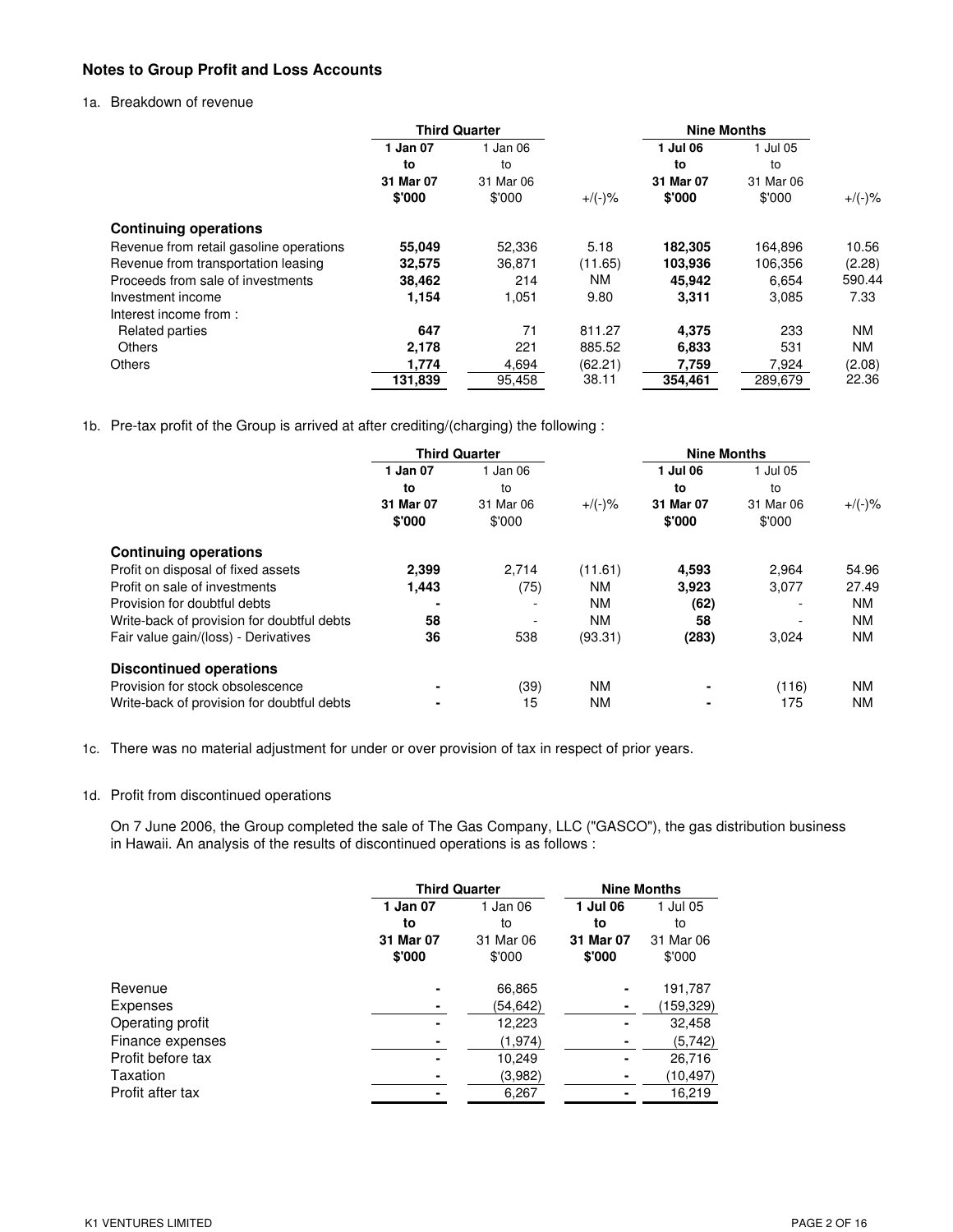# 1e. Earnings per ordinary share

|                                                                                                                                                                  | <b>GROUP</b>         |            |           |             |            |           |  |  |
|------------------------------------------------------------------------------------------------------------------------------------------------------------------|----------------------|------------|-----------|-------------|------------|-----------|--|--|
|                                                                                                                                                                  | <b>Third Quarter</b> |            |           |             | 9 Months   |           |  |  |
|                                                                                                                                                                  | 1 Jan 07             | 1 Jan 06   |           | 1 Jul 06    | 1 Jul 05   |           |  |  |
|                                                                                                                                                                  | to                   | to         |           | to          | to         |           |  |  |
|                                                                                                                                                                  | 31 Mar 07            | 31 Mar 06  | $+/(-)$ % | 31 Mar 07   | 31 Mar 06  | $+/(-)$ % |  |  |
| <b>Continuing and Discontinued operations</b><br>Earnings per Ordinary Share of the Group<br>for the period based on net profit<br>attributable to shareholders: |                      |            |           |             |            |           |  |  |
| (i) Based on the weighted<br>average number of shares<br>- Weighted average                                                                                      | $0.25$ cts           | $0.48$ cts | (47.92)   | 0.79<br>cts | $1.29$ cts | (38.76)   |  |  |
| number of shares ('000)                                                                                                                                          | 1,995,728            | 1,890,709  | 5.55      | 1,995,728   | 1,890,709  | 5.55      |  |  |
| (ii) On a fully diluted basis<br>- Adjusted weighted                                                                                                             | $0.24$ cts           | $0.46$ cts | (47.83)   | 0.75 cts    | $1.23$ cts | (39.02)   |  |  |
| average number of shares ('000)                                                                                                                                  | 2,090,174            | 1,971,984  | 5.99      | 2,090,174   | 1,971,984  | 5.99      |  |  |
| <b>Continuing operations</b><br>Earnings per Ordinary Share of the Group<br>for the period based on net profit<br>attributable to shareholders:                  |                      |            |           |             |            |           |  |  |
| (i) Based on the weighted<br>average number of shares<br>- Weighted average                                                                                      | $0.25$ cts           | $0.15$ cts | 66.67     | 0.79 cts    | $0.43$ cts | 83.72     |  |  |
| number of shares ('000)                                                                                                                                          | 1,995,728            | 1,890,709  | 5.55      | 1,995,728   | 1,890,709  | 5.55      |  |  |
| (ii) On a fully diluted basis<br>- Adjusted weighted                                                                                                             | $0.24$ cts           | $0.14$ cts | 71.43     | $0.75$ cts  | $0.41$ cts | 82.93     |  |  |
| average number of shares ('000)                                                                                                                                  | 2,090,174            | 1,971,984  | 5.99      | 2,090,174   | 1,971,984  | 5.99      |  |  |

1f. There was no extraordinary item during the period.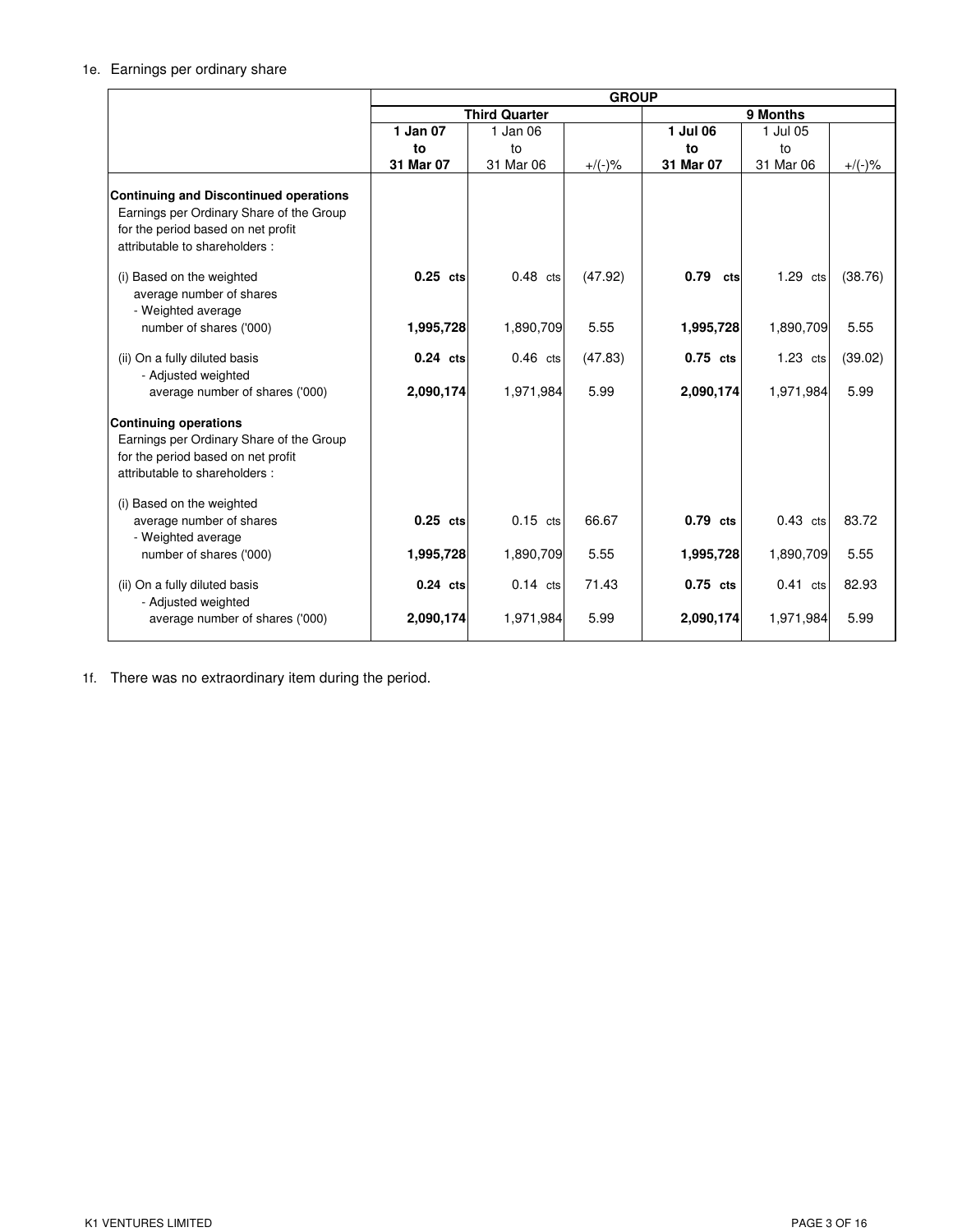# **2. BALANCE SHEETS as at 31 March 2007**

|                                       |                | <b>GROUP</b> |           |           | <b>COMPANY</b> |  |
|---------------------------------------|----------------|--------------|-----------|-----------|----------------|--|
|                                       |                | As at        | As at     | As at     | As at          |  |
|                                       | Note           | 31 Mar 07    | 30 Jun 06 | 31 Mar 07 | 30 Jun 06      |  |
|                                       |                | \$'000       | \$'000    | \$'000    | \$'000         |  |
| Share capital                         |                | 318,774      | 393,213   | 318,774   | 393,213        |  |
| <b>Reserves</b>                       |                | 342,025      | 362,889   | 254,178   | 259,474        |  |
| <b>Share capital &amp; reserves</b>   |                | 660,799      | 756,102   | 572,952   | 652,687        |  |
| <b>Minority interests</b>             |                | 46,795       | 46,618    |           |                |  |
| Capital employed                      |                | 707,594      | 802,720   | 572,952   | 652,687        |  |
| <b>Represented by:</b>                |                |              |           |           |                |  |
| <b>Fixed assets</b>                   |                | 544,711      | 540,944   | 28        | 241            |  |
| <b>Subsidiaries</b>                   |                |              |           | 204,615   | 203,855        |  |
| Associated company and joint ventures |                | 81,285       | 79,276    |           |                |  |
| <b>Available-for-sale investments</b> |                | 224,642      | 288,495   | 13,843    | 42,981         |  |
| Other assets                          |                | 7,778        | 11,535    |           |                |  |
| Intangibles                           |                | 236,906      | 248,865   |           |                |  |
|                                       |                | 1,095,322    | 1,169,115 | 218,486   | 247,077        |  |
| <b>Current assets</b>                 |                |              |           |           |                |  |
| <b>Stocks</b>                         |                | 16,313       | 14,684    |           |                |  |
| Due from subsidiaries                 |                |              |           | 151,815   | 137,762        |  |
| Debtors                               |                | 16,618       | 24,482    | 2,844     | 2,590          |  |
| Available-for-sale investments        |                |              | 6,850     |           |                |  |
| Bank balances, deposits and cash      | 3 <sub>b</sub> | 305,251      | 385,246   | 256,920   | 334,881        |  |
|                                       |                | 338,182      | 431,262   | 411,579   | 475,233        |  |
| <b>Current liabilities</b>            |                |              |           |           |                |  |
| Creditors                             |                | 34,599       | 55,599    | 43,506    | 54,613         |  |
| Amount owing to minority shareholders |                |              | 24,510    |           |                |  |
| Due to subsidiaries                   |                |              |           | 10,326    | 11,662         |  |
| Term loans                            |                | 13,719       | 3,720     |           |                |  |
| Provision for taxation                |                | 39,977       | 39,263    | 2,055     | 2,055          |  |
|                                       |                | 88,295       | 123,092   | 55,887    | 68,330         |  |
| <b>Net current assets</b>             |                | 249,887      | 308,170   | 355,692   | 406,903        |  |
| <b>Non-current liabilities</b>        |                |              |           |           |                |  |
| Term loans                            |                | 448,197      | 473,080   |           |                |  |
| Deferred liabilities                  |                | 2,795        | 3,713     |           |                |  |
| Deferred taxation                     |                | 186,623      | 197,772   | 1,226     | 1,293          |  |
|                                       |                | 637,615      | 674,565   | 1,226     | 1,293          |  |
| <b>Net assets</b>                     |                | 707,594      | 802,720   | 572,952   | 652,687        |  |
|                                       |                |              |           |           |                |  |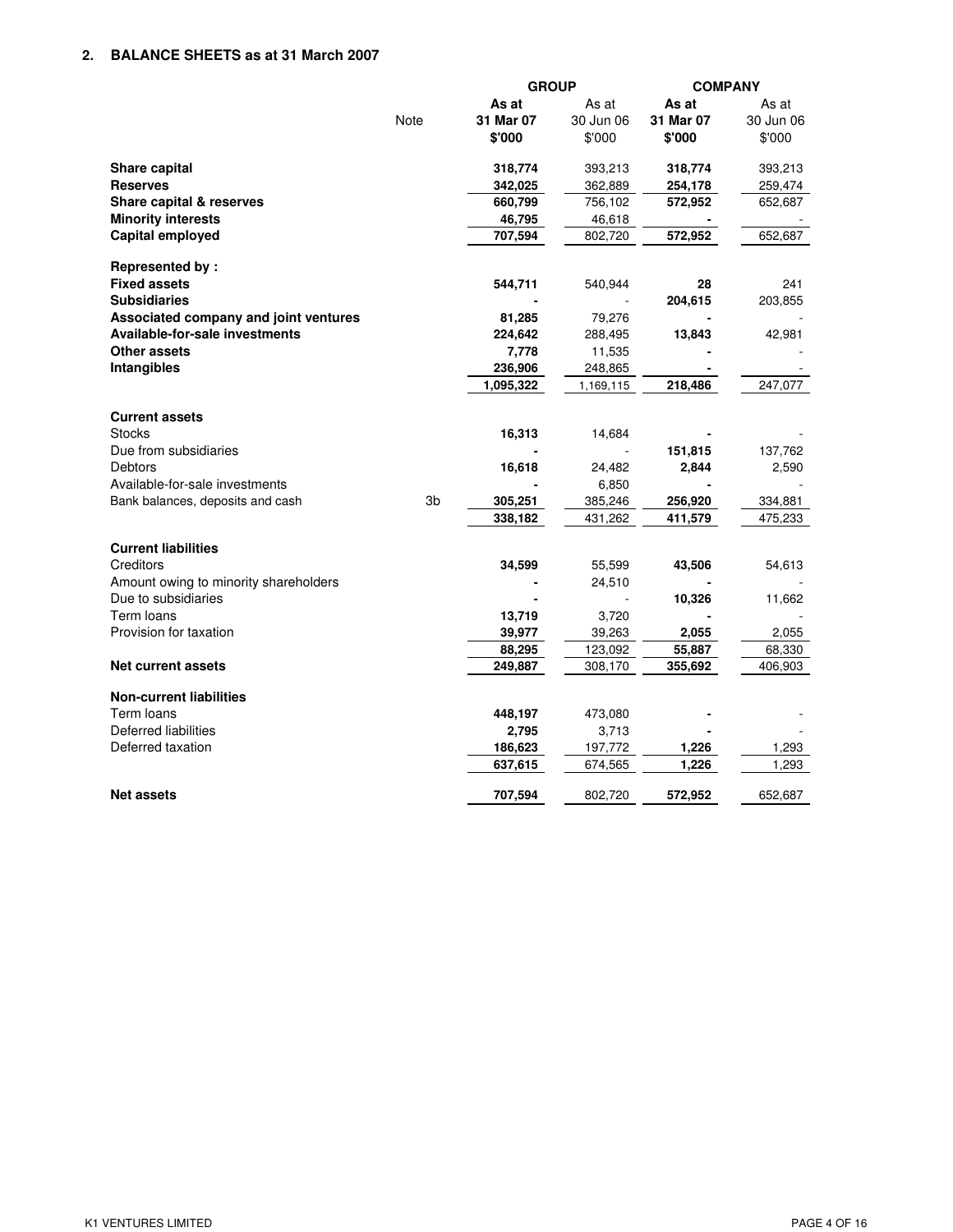## **Notes to Balance Sheets**

### 2a. Group's borrowings and debt securities

(i) Amount repayable in one year or less, or on demand

|                | As at 31 Mar 07 | As at 30 Jun 06 |                          |  |
|----------------|-----------------|-----------------|--------------------------|--|
| <b>Secured</b> | Unsecured       | Secured         | Unsecured                |  |
| \$'000         | \$'000          | \$'000          | \$'000                   |  |
| 13.719         |                 | 3.720           | $\overline{\phantom{a}}$ |  |

## (ii) Amount repayable after one year

|                | As at 31 Mar 07  | As at 30 Jun 06 |                          |  |
|----------------|------------------|-----------------|--------------------------|--|
| <b>Secured</b> | <b>Unsecured</b> | Secured         | Unsecured                |  |
| \$'000         | \$'000           | \$'000          | \$'000                   |  |
| 448.197        |                  | 473.080         | $\overline{\phantom{0}}$ |  |

### (iii) Details of any collateral

The term loans pertained to debt financing taken up by Helm and are pledged against the assets of Helm. The net book value of the fixed assets and other assets pledged to financial institutions amounted to \$878 million (June 2006 : \$901 million).

### 2b. Net asset value

|                                                  | <b>GROUP</b> |           |           | <b>COMPANY</b> |           |           |  |
|--------------------------------------------------|--------------|-----------|-----------|----------------|-----------|-----------|--|
|                                                  | As at        | As at     |           | As at          | As at     |           |  |
|                                                  | 31 Mar 07    | 30 Jun 06 | $+/(-)$ % | 31 Mar 07      | 30 Jun 06 | $+/(-)$ % |  |
| Net asset value<br>per Ordinary Share #          | \$0.31       | \$0.40    | (22.50)   | \$0.27         | \$0.34    | (20.59)   |  |
| Net tangible asset value<br>per Ordinary Share # | \$0.20       | \$0.27    | (25.93)   | \$0.27         | \$0.34    | (20.59)   |  |

# Based on issued share capital of 2,127,603,003 ordinary shares as at the end of the financial period (June 2006 : 1,897,528,003).

### 2c. Balance Sheet review

Group shareholders' funds decreased by \$95.3 million from \$756.1 million as at 30 June 2006 to \$660.8 million as at 31 March 2007. The decrease was primarily due to the capital distribution of \$113.9 million made in December 2006 and decreases in the capital and translation reserves of \$36.6 million attributable to the revaluation of McMoRan Exploration and currency fluctuations in the US dollar. The decrease was partially offset by the issuance of shares in the amount of \$39.4 million resulting from the exercise of the 2002 Warrants and net profit attributable to shareholders of \$15.7 million for the first nine months.

Group total assets of \$1.4 billion at 31 March 2007 were \$166.9 million lower than that at 30 June 2006. The decrease was primarily due to the above mentioned capital distribution, the release of escrow funds to the minority shareholders of Helm Holding Corporation ("Helm"), the payment of escrow funds from the sale of the Group's interests in The Gas Company, LLC, as well as the downward mark-to-market adjustment of the Group's available-for-sale investment in McMoRan Exploration.

Group total liabilities decreased by \$71.8 million from \$797.7 million at 30 June 2006 to \$725.9 million at 31 March 2007 primarily due to a reduction in term loans, the release of escrow funds and a decrease in amounts due to creditors and deferred taxation.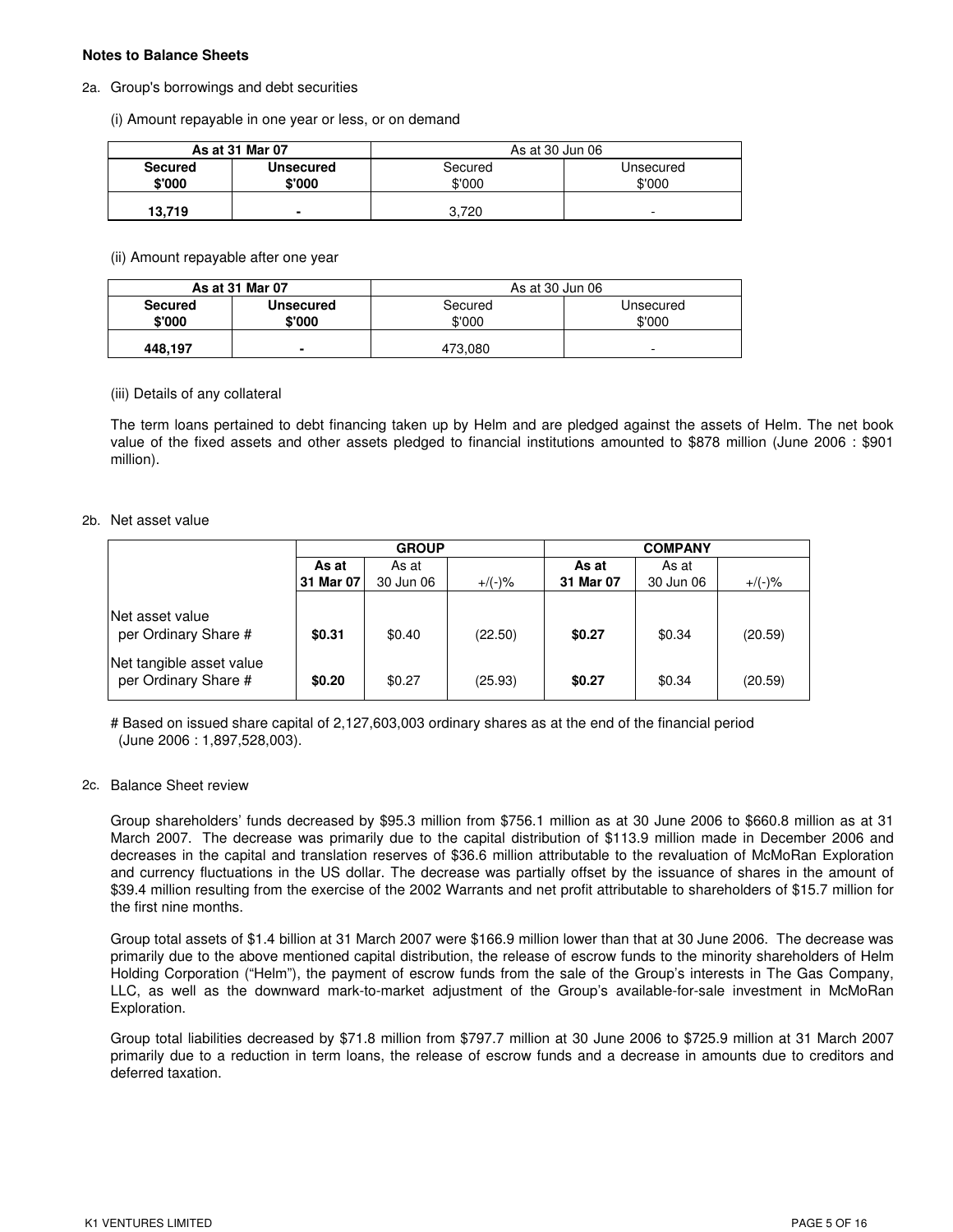# **3. CONSOLIDATED CASH FLOW STATEMENTS for the third quarter and nine months ended 31 March 2007**

|                                                                    |      | <b>Third Quarter</b> |           | <b>Nine Months</b> |            |
|--------------------------------------------------------------------|------|----------------------|-----------|--------------------|------------|
|                                                                    |      | 1 Jan 07             | 1 Jan 06  | 1 Jul 06           | 1 Jul 05   |
|                                                                    |      | to                   | to        | to                 | to         |
|                                                                    | Note | 31 Mar 07            | 31 Mar 06 | 31 Mar 07          | 31 Mar 06  |
|                                                                    |      | \$'000               | \$'000    | \$'000             | \$'000     |
| <b>CASH FLOWS FROM OPERATING ACTIVITIES</b>                        |      |                      |           |                    |            |
| Operating profit                                                   |      | 19,057               | 31,211    | 68,558             | 82,792     |
| Adjustments:                                                       |      |                      |           |                    |            |
| Depreciation and amortisation                                      |      | 13,101               | 12,934    | 38,511             | 40,059     |
| Investment income                                                  |      | (898)                | (848)     | (2,656)            | (2, 462)   |
| Profit on disposal of fixed assets                                 |      | (2, 399)             | (2,714)   | (4,593)            | (2,964)    |
| Fixed asset written off                                            |      | 26                   |           | 26                 |            |
| Loss/(profit) on sale of investments                               |      | (1, 443)             | 75        | (3,923)            | (3,077)    |
| Cash flow from operations before changes in working capital        |      | 27,444               | 40,658    | 95,923             | 114,348    |
| Working capital changes:                                           |      |                      |           |                    |            |
| <b>Stocks</b>                                                      |      | 3,200                | 3,131     | (2, 238)           | (4, 182)   |
| Debtors                                                            |      | 4,579                | 10,427    | 7,336              | 17,129     |
| Creditors                                                          |      | (756)                | 5,149     | (11, 300)          | 2,487      |
| Translation of foreign subsidiaries and others                     |      | (2,007)              | (3,322)   | (4, 515)           | (6, 408)   |
| Cash from operations                                               |      | 32,460               | 56,043    | 85,206             | 123,374    |
| Interest paid                                                      |      | (9, 555)             | (14, 773) | (31, 624)          | (35, 392)  |
| Income taxes paid                                                  |      | (1,729)              | (330)     | (6, 189)           | (4,306)    |
| Net cash from operating activities                                 |      | 21,176               | 40,940    | 47,393             | 83,676     |
| <b>CASH FLOWS FROM INVESTING ACTIVITIES</b>                        |      |                      |           |                    |            |
| Acquisition of subsidiaries                                        | 3a   |                      |           |                    | (726, 529) |
| Adjustment to acquisition value for an investment in a subsidiary  |      | 34                   |           | (2, 430)           |            |
| Purchase of fixed assets                                           |      | (6, 137)             | (6, 262)  | (70, 104)          | (62, 496)  |
| Proceeds from disposal of fixed assets                             |      | 7,824                | 26,002    | 15,153             | 33,060     |
| Net proceeds from disposal and capital distribution of investments |      | 39,019               | 3,374     | 47,806             | 12,941     |
| Purchase of investments                                            |      | (7, 316)             | (1,809)   | (7,316)            | (3,035)    |
| Net cash from/(used in) investing activities                       |      | 33,424               | 21,305    | (16, 891)          | (746, 059) |
| <b>CASH FLOWS FROM FINANCING ACTIVITIES</b>                        |      |                      |           |                    |            |
| Proceeds from share issue                                          |      | 34,943               | 1,335     | 39,416             | 3,397      |
| Proceeds from/(Repayment of) amount due to minority shareholders   |      |                      | (321)     | 235                | (7, 748)   |
| Proceeds from term loans                                           |      | (14, 997)            | (16, 274) | 111,109            | 564,979    |
| Repayment of term loans                                            |      | 1,456                | (31, 523) | (106, 197)         | (35, 826)  |
| Capital distribution                                               |      |                      |           | (113, 855)         |            |
| Distribution to minority shareholder of subsidiary                 |      |                      | (3)       |                    | (8)        |
| Net cash from/(used in) financing activities                       |      | 21,402               | (46, 786) | (69, 292)          | 524,794    |
|                                                                    |      |                      |           |                    |            |
| Increase/(decrease) in cash and cash equivalents                   |      | 76,002               | 15,459    | (38, 790)          | (137, 589) |
| Cash and cash equivalents at beginning of period                   |      | 225,750              | 48,014    | 349,182            | 201,046    |
| Effects of exchange rate changes on cash and cash equivalents      |      | (1, 167)             | (465)     | (9,807)            | (449)      |
| Cash and cash equivalents at end of period                         | 3b   | 300,585              | 63,008    | 300,585            | 63,008     |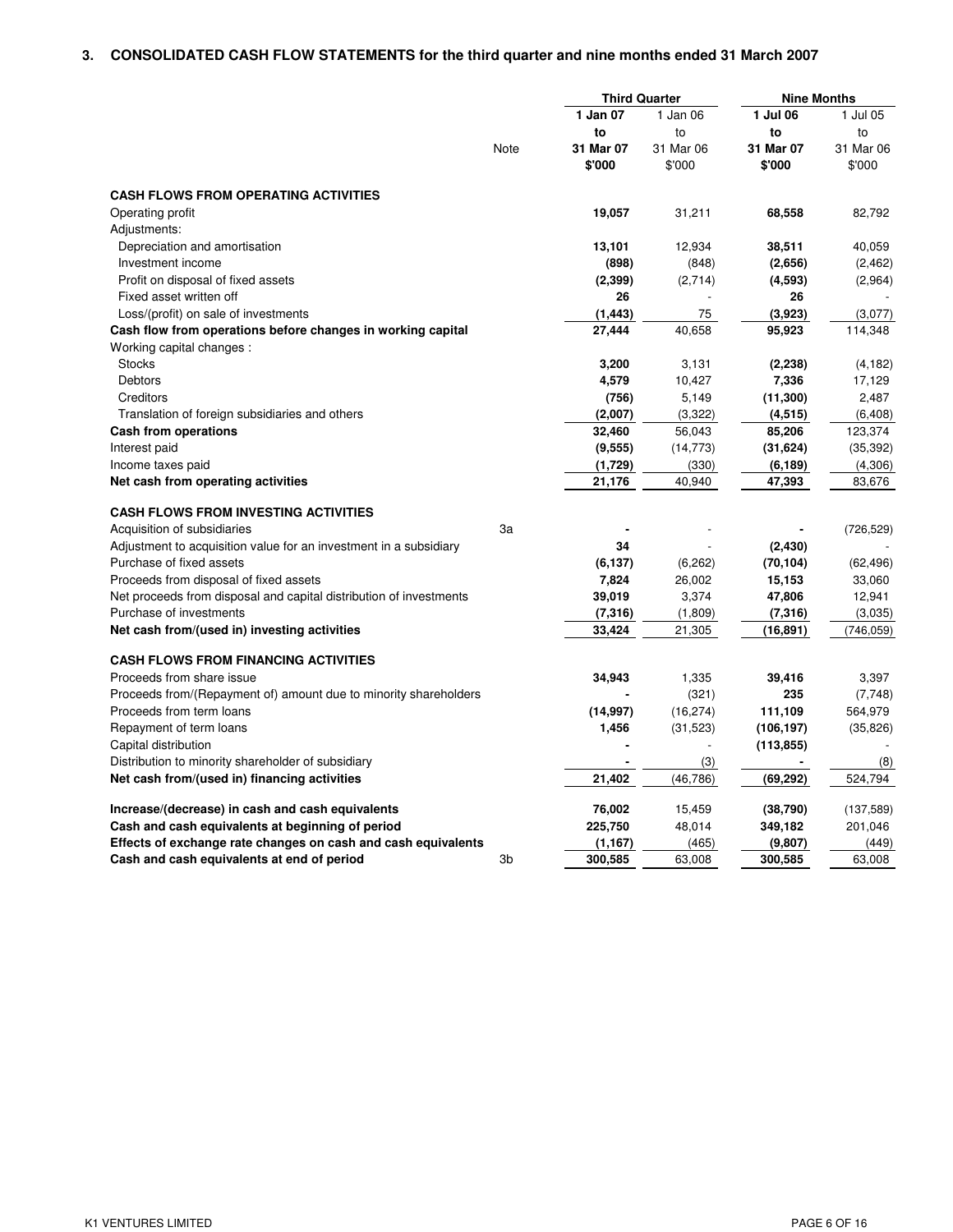### **Notes to Consolidated Cashflow Statements**

### 3a. Acquisition of Subsidiaries

The fair values of net assets and liabilities of subsidiaries acquired were as follows :

|                                                | <b>Third Quarter</b> |           | <b>Nine months</b> |            |  |
|------------------------------------------------|----------------------|-----------|--------------------|------------|--|
|                                                | 1 Jan 07             | 1 Jan 06  | 1 Jul 06           | 1 Jul 05   |  |
|                                                | to                   | to        | to                 | to         |  |
|                                                | 31 Mar 07            | 31 Mar 06 | 31 Mar 07          | 31 Mar 06  |  |
|                                                | \$'000               | \$'000    | \$'000             | \$'000     |  |
| <b>Fixed assets</b>                            |                      |           |                    | 539,975    |  |
| Associated company and joint ventures          |                      |           |                    | 76,439     |  |
| Available-for-sale investments                 |                      |           |                    | 43,017     |  |
| <b>Debtors</b>                                 |                      |           |                    | 57,926     |  |
| <b>Stocks</b>                                  |                      |           |                    | 4,420      |  |
| Intangibles                                    |                      |           |                    | 55,881     |  |
| Other assets                                   |                      |           |                    | 13,731     |  |
| Cash and cash equivalents                      |                      |           |                    | 6,080      |  |
| Creditors                                      |                      |           |                    | (21, 152)  |  |
| Amount due to minority shareholder             |                      |           |                    | (33, 262)  |  |
| Provision for taxation                         |                      |           |                    | (15, 121)  |  |
| Deferred taxation                              |                      |           |                    | (143, 667) |  |
| Deferred liabilities                           |                      |           |                    | (597)      |  |
| Minority Interest                              |                      |           |                    | (45, 660)  |  |
| Net assets acquired                            |                      |           |                    | 538,010    |  |
| Goodwill                                       |                      |           |                    | 194,599    |  |
| Purchase consideration                         |                      |           |                    | 732,609    |  |
| Less: cash and cash equivalents acquired       |                      |           |                    | (6,080)    |  |
| Cash flow on acquisition, net of cash acquired |                      |           |                    | 726,529    |  |

### 3b. Bank balances, deposits and cash

|                                   | <b>Continuing operations</b> |           | <b>Discontinued operations</b> |           | <b>Total operations</b> |           |
|-----------------------------------|------------------------------|-----------|--------------------------------|-----------|-------------------------|-----------|
|                                   | 1 Jul 06                     | 1 Jul 05  | 1 Jul 06                       | 1 Jul 05  | 1 Jul 06                | l Jul 05  |
|                                   | to                           | to        | to                             | to        | to                      | to        |
|                                   | 31 Mar 07                    | 31 Mar 06 | 31 Mar 07                      | 31 Mar 06 | 31 Mar 07               | 31 Mar 06 |
|                                   | \$'000                       | \$'000    | \$'000                         | \$'000    | \$'000                  | \$'000    |
| Bank balances, deposits and cash  | 115,202                      | 23,941    | $\blacksquare$                 | 25,517    | 115.202                 | 49,458    |
| Deposits with related parties     | 185,383                      | 13,550    |                                |           | 185,383                 | 13,550    |
| Cash and cash equivalents         | 300,585                      | 37,491    | $\blacksquare$                 | 25,517    | 300,585                 | 63,008    |
| Restricted cash held under escrow | 4,666                        | 24,728    |                                |           | 4,666                   | 24,728    |
|                                   | 305,251                      | 62,219    |                                | 25,517    | 305,251                 | 87,736    |

Restricted cash held under escrow as at 31 March 2007 relates to an amount payable to a former subsidiary on certain obligations arising out of the settlement conditions with respect to the regulatory approval obtained on the sale of a subsidiary.

Restricted cash held under escrow as at 31 March 2006 related to a payable to the former shareholders of a subsidiary, which represented the minority interests of a subsidiary, as collateral for representations and warranties provided at the time of the acquisition.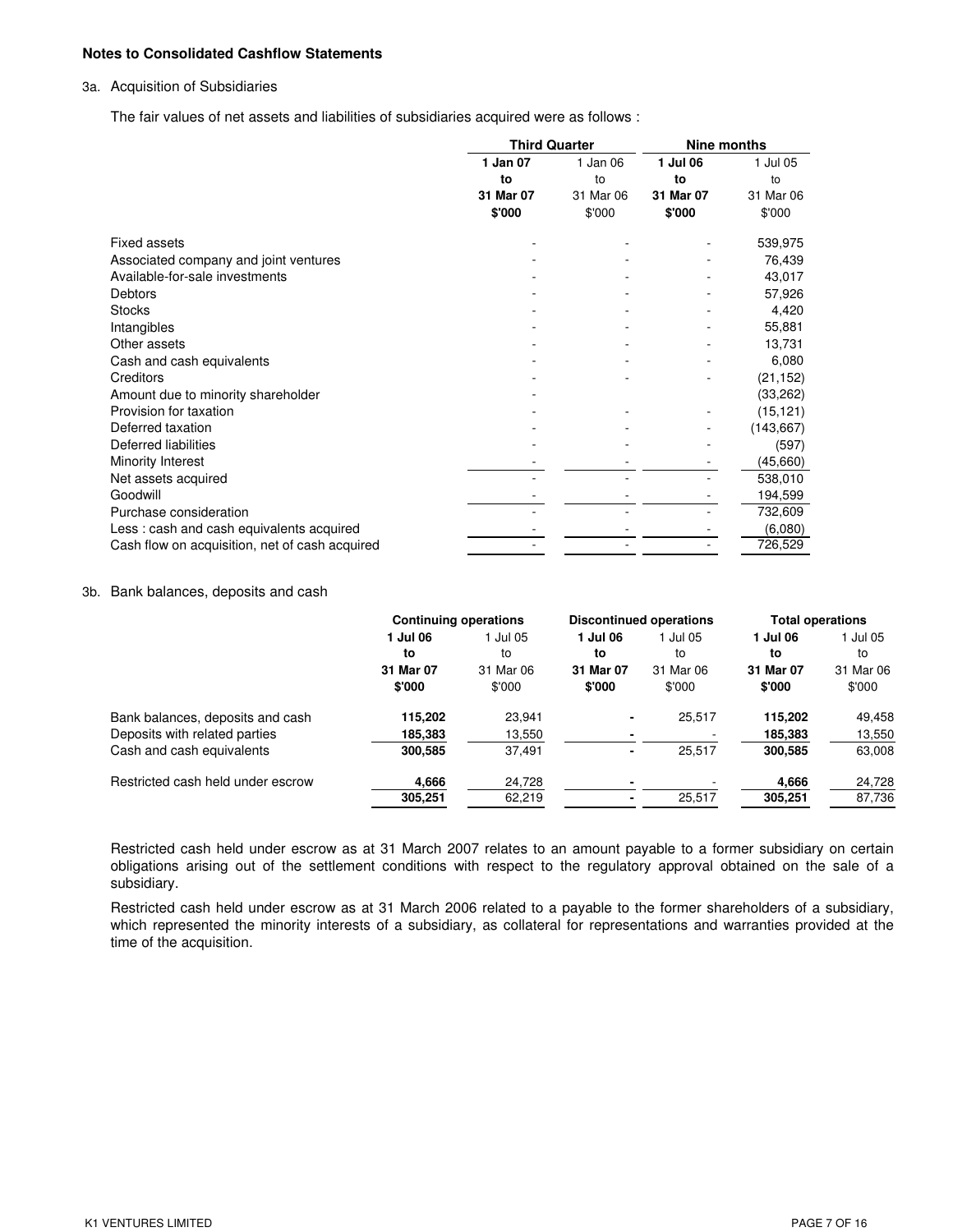# **4. STATEMENTS OF CHANGES IN EQUITY**

# 4a. Group Statement of Changes in Equity for the third quarter and nine months ended 31 March

|                                                                                                                                 |                  | Attributable to equity holders of the Company |                                |                     |                                       |                              |                     |
|---------------------------------------------------------------------------------------------------------------------------------|------------------|-----------------------------------------------|--------------------------------|---------------------|---------------------------------------|------------------------------|---------------------|
|                                                                                                                                 | Share<br>capital | Capital<br>reserves                           | <b>Translation</b><br>reserves | Revenue<br>reserves | <b>Share</b><br>capital &<br>reserves | <b>Minority</b><br>interests | Capital<br>employed |
| 2007                                                                                                                            | S\$'000          | S\$'000                                       | S\$'000                        | S\$'000             | S\$'000                               | S\$'000                      | S\$'000             |
| As at 1 July 2006                                                                                                               | 393,213          | 58,799                                        | (24, 706)                      | 328,796             | 756,102                               | 46,618                       | 802,720             |
| Fair value changes<br>on available-for-sale<br>investments<br>Fair value gain realised<br>and transferred to<br>profit and loss |                  | (13, 676)                                     |                                |                     | (13, 676)                             |                              | (13, 676)           |
| account upon disposal<br>of investment                                                                                          |                  | (2,099)                                       |                                |                     | (2,099)                               |                              | (2,099)             |
| Fair value change<br>on cashflow hedges                                                                                         |                  | (829)                                         |                                |                     | (829)                                 |                              | (829)               |
| Exchange differences<br>arising on consolidation<br>Currency translation loss<br>realised and                                   |                  |                                               | (10, 932)                      |                     | (10, 932)                             | (1, 364)                     | (12, 296)           |
| transferred to profit<br>and loss account                                                                                       |                  |                                               | 8                              |                     | 8                                     |                              | 8                   |
|                                                                                                                                 |                  | (16, 604)                                     | (10, 924)                      |                     | (27, 528)                             | (1, 364)                     | (28, 892)           |
| Profit for the period                                                                                                           |                  |                                               |                                | 10,726              | 10,726                                | 1,521                        | 12,247              |
| Capital distribution                                                                                                            | (113, 855)       |                                               |                                |                     | (113, 855)                            |                              | (113, 855)          |
| Shares issued                                                                                                                   | 4,473            |                                               |                                |                     | 4,473                                 |                              | 4,473               |
| Increased share                                                                                                                 |                  |                                               |                                |                     |                                       |                              |                     |
| capital in a subsidiary                                                                                                         |                  |                                               |                                |                     |                                       | 235                          | 235                 |
| As at 31 December 2006                                                                                                          | 283,831          | 42,195                                        | (35, 630)                      | 339,522             | 629,918                               | 47,010                       | 676,928             |
| Fair value changes<br>on available-for-sale<br>investments<br>Fair value gain realised<br>and transferred to<br>profit and loss |                  | (2,751)                                       |                                |                     | (2,751)                               |                              | (2,751)             |
| account upon disposal<br>of investment<br>Fair value change                                                                     |                  | (497)                                         |                                |                     | (497)                                 |                              | (497)               |
| on cashflow hedges<br>Exchange differences                                                                                      |                  | (183)                                         |                                |                     | (183)                                 |                              | (183)               |
| arising on consolidation<br>Currency translation loss<br>realised and<br>transferred to profit                                  |                  |                                               | (4,986)                        |                     | (4,986)                               | (640)                        | (5,626)             |
| and loss account                                                                                                                |                  |                                               | (648)                          |                     | (648)                                 |                              | (648)               |
|                                                                                                                                 |                  | (3, 431)                                      | (5,634)                        |                     | (9,065)                               | (640)                        | (9,705)             |
| Profit for the period                                                                                                           |                  |                                               |                                | 5,003               | 5,003                                 | 425                          | 5,428               |
| Shares issued                                                                                                                   | 34,943           |                                               |                                |                     | 34,943                                |                              | 34,943              |
| As at 31 March 2007                                                                                                             | 318,774          | 38,764                                        | (41, 264)                      | 344,525             | 660,799                               | 46,795                       | 707,594             |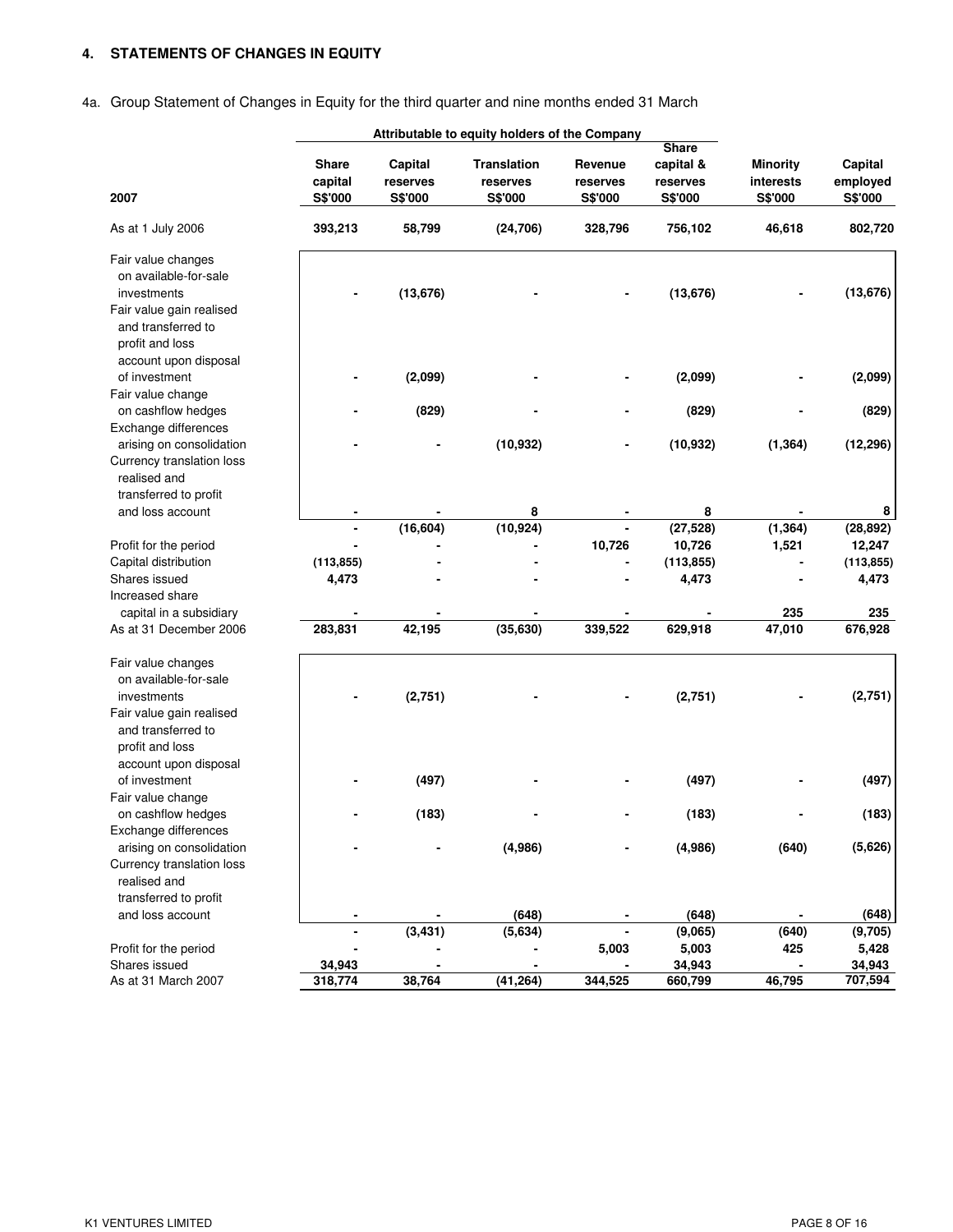|                                                                                                                                  |                    |                          |                            | Attributable to equity holders of the Company |                                      |                                |                       |                              |
|----------------------------------------------------------------------------------------------------------------------------------|--------------------|--------------------------|----------------------------|-----------------------------------------------|--------------------------------------|--------------------------------|-----------------------|------------------------------|
|                                                                                                                                  | Share<br>capital   | Share<br>premium         | Capital<br>reserves        | Translation<br>reserves                       | Revenue<br>reserves                  | Share<br>capital &<br>reserves | Minority<br>interests | Capital<br>employed          |
| 2006                                                                                                                             | S\$'000            | S\$'000                  | S\$'000                    | S\$'000                                       | S\$'000                              | S\$'000                        | S\$'000               | S\$'000                      |
| As at 1 July 2005<br>As previously reported<br>Effect of adopting<br><b>FRS 39</b>                                               | 187,741<br>187,741 | 202,011<br>202,011       | 59,508<br>26,096<br>85,604 | (7, 919)<br>(7, 919)                          | 153,192<br>$\overline{a}$<br>153,192 | 594,533<br>26,096<br>620,629   | 151<br>151            | 594,684<br>26,096<br>620,780 |
| Fair value changes<br>on available-for<br>-sale investments<br>Fair value gain realised<br>and transferred to<br>profit and loss |                    |                          | 2,937                      |                                               |                                      | 2,937                          |                       | 2,937                        |
| account upon disposal<br>of investment<br>Exchange differences<br>arising on                                                     |                    |                          | (4, 356)                   |                                               |                                      | (4,356)                        |                       | (4,356)                      |
| consolidation                                                                                                                    |                    | $\overline{\phantom{a}}$ |                            | (6, 287)                                      |                                      | (6, 287)                       | (365)                 | (6,652)                      |
|                                                                                                                                  |                    |                          | (1, 419)                   | (6, 287)                                      |                                      | (7,706)                        | (365)                 | (8,071)                      |
| Profit for the period                                                                                                            |                    |                          |                            |                                               | 15,244                               | 15,244                         | 995                   | 16,239                       |
| Subsidiary acquired                                                                                                              |                    |                          |                            |                                               |                                      |                                | 45,660                | 45,660                       |
| Shares issued<br><b>Distribution</b>                                                                                             | 1,210              | 852                      |                            |                                               |                                      | 2,062                          |                       | 2,062                        |
| from subsidiaries                                                                                                                |                    |                          |                            |                                               |                                      |                                | (5)                   | (5)                          |
| As at 31 December 2006                                                                                                           | 188,951            | 202,863                  | 84,185                     | (14, 206)                                     | 168,436                              | 630,229                        | 46,436                | 676,665                      |
| Fair value changes<br>on available-for<br>-sale investments<br>Exchange differences<br>arising on                                |                    |                          | (13,940)                   |                                               |                                      | (13,940)                       |                       | (13,940)                     |
| consolidation                                                                                                                    |                    |                          |                            | (13, 726)                                     |                                      | (13, 726)                      | (1, 352)              | (15,078)                     |
|                                                                                                                                  |                    |                          | (13,940)                   | (13, 726)                                     |                                      | (27, 666)                      | (1, 352)              | (29,018)                     |
| Profit for the period<br>Distribution                                                                                            |                    |                          |                            |                                               | 9,064                                | 9,064                          | 858                   | 9,922                        |
| from subsidiaries<br>Shares issued<br>Adjustment arising from<br>from abolition of par                                           | 1,328              | $\overline{7}$           |                            |                                               |                                      | 1,335                          | (3)                   | (3)<br>1,335                 |
| value of shares                                                                                                                  | 202,870            | (202, 870)               |                            |                                               |                                      |                                |                       |                              |
| As at 31 March 2007                                                                                                              | 393,149            | $\overline{\phantom{0}}$ | 70,245                     | (27, 932)                                     | 177,500                              | 612,962                        | 45,939                | 658,901                      |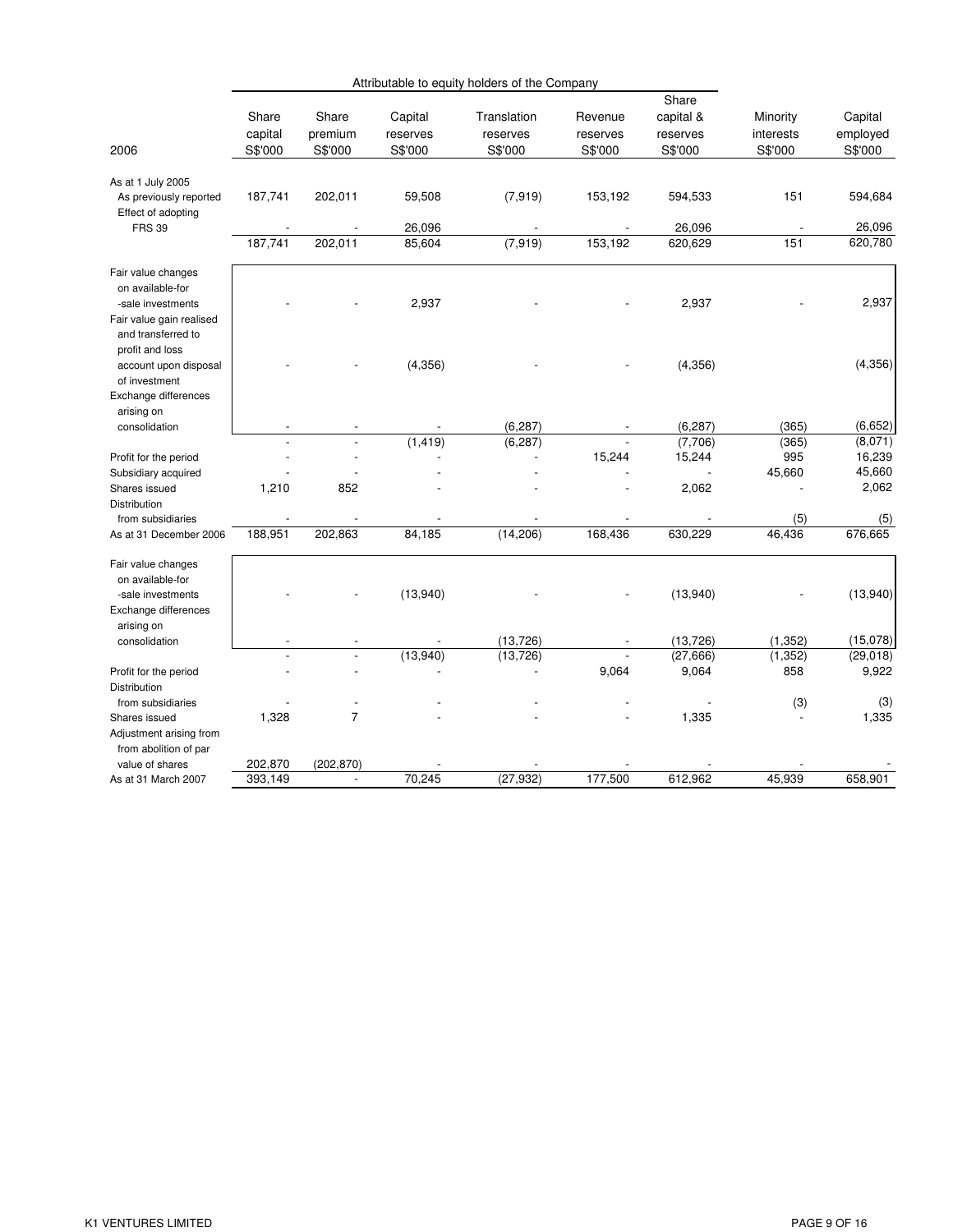4b. Company Statement of Changes in Equity for the third quarter and nine months ended 31 March

| 2007                                                                                                                                                                    | <b>Share</b><br>capital<br>S\$'000 | Share<br>premium<br>S\$'000   | Capital<br>reserves<br>S\$'000 | Translation<br>reserves<br>S\$'000 | Revenue<br>reserves<br>S\$'000        | Total<br>S\$'000                     |
|-------------------------------------------------------------------------------------------------------------------------------------------------------------------------|------------------------------------|-------------------------------|--------------------------------|------------------------------------|---------------------------------------|--------------------------------------|
| As at 1 July 2006                                                                                                                                                       | 393,213                            |                               | 1,897                          |                                    | 257,577                               | 652,687                              |
| Fair value changes<br>on available-for-sale<br>investments<br>Fair value gain realised<br>and transferred to profit                                                     |                                    |                               | 2,231                          |                                    |                                       | 2,231                                |
| and loss account upon<br>disposal of investment                                                                                                                         |                                    |                               | (249)                          |                                    |                                       |                                      |
|                                                                                                                                                                         |                                    |                               | 1,982                          |                                    |                                       | (249)<br>1,982                       |
| Loss for the period<br>Capital distribution                                                                                                                             | (113, 855)                         |                               |                                |                                    | (5, 483)                              | (5, 483)<br>(113, 855)               |
| Share issued                                                                                                                                                            | 4,473                              |                               |                                |                                    |                                       | 4,473                                |
| As at 31 December 2006                                                                                                                                                  | 283,831                            |                               | 3,879                          | $\blacksquare$                     | 252,094                               | 539,804                              |
| Fair value changes<br>on available-for-sale<br>investments<br>Fair value gain realised<br>and transferred to profit<br>and loss account upon                            |                                    |                               |                                |                                    |                                       |                                      |
| disposal of investment                                                                                                                                                  |                                    |                               | (166)                          |                                    |                                       | (166)                                |
| Loss for the period                                                                                                                                                     |                                    |                               | (166)                          |                                    | (1,629)                               | (166)<br>(1,629)                     |
| Share issued                                                                                                                                                            | 34,943                             |                               |                                | $\blacksquare$                     |                                       | 34,943                               |
| As at 31 March 2007                                                                                                                                                     | 318,774                            |                               | 3,713                          |                                    | 250,465                               | 572,952                              |
| 2006<br>As at 1 July 2005<br>As previously reported<br>Effect of adopting FRS 21<br>As restated<br>Effect of adopting FRS 39                                            | 187,741<br>187,741<br>187,741      | 202,011<br>202,011<br>202,011 | 753<br>753                     | (2,629)<br>2,629<br>$\mathbf{r}$   | 72,312<br>(2,629)<br>69,683<br>69,683 | 459,435<br>459,435<br>753<br>460,188 |
| Fair value changes                                                                                                                                                      |                                    |                               |                                |                                    |                                       |                                      |
| on available-for<br>-sale investments<br>Fair value gain realised<br>and transferred to profit<br>and loss account upon<br>disposal of investment                       |                                    |                               | 2,891<br>(4, 356)              |                                    |                                       | 2,891<br>(4,356)                     |
|                                                                                                                                                                         |                                    |                               | (1, 465)                       |                                    | 21                                    | (1, 465)<br>21                       |
| Profit for the period<br>Shares issued                                                                                                                                  | 1,210                              | 852                           |                                |                                    |                                       | 2,062                                |
| As at 31 December 2005                                                                                                                                                  | 188,951                            | 202,863                       | (712)                          |                                    | 69,704                                | 460,806                              |
| Fair value changes<br>on available-for<br>-sale investments<br>Fair value gain realised<br>and transferred to profit<br>and loss account upon<br>disposal of investment |                                    |                               |                                |                                    |                                       |                                      |
| Loss for the period                                                                                                                                                     |                                    |                               |                                |                                    | (3,516)                               | (3,516)                              |
| Shares issued<br>Adjustment arising from<br>abolition of par value of                                                                                                   | 1,328                              | $\overline{7}$                |                                |                                    |                                       | 1,335                                |
| shares                                                                                                                                                                  | 202,870                            | (202, 870)                    |                                |                                    |                                       |                                      |
| As at 31 March 2006                                                                                                                                                     | 393,149                            | $\overline{a}$                | (712)                          |                                    | 66,188                                | 458,625                              |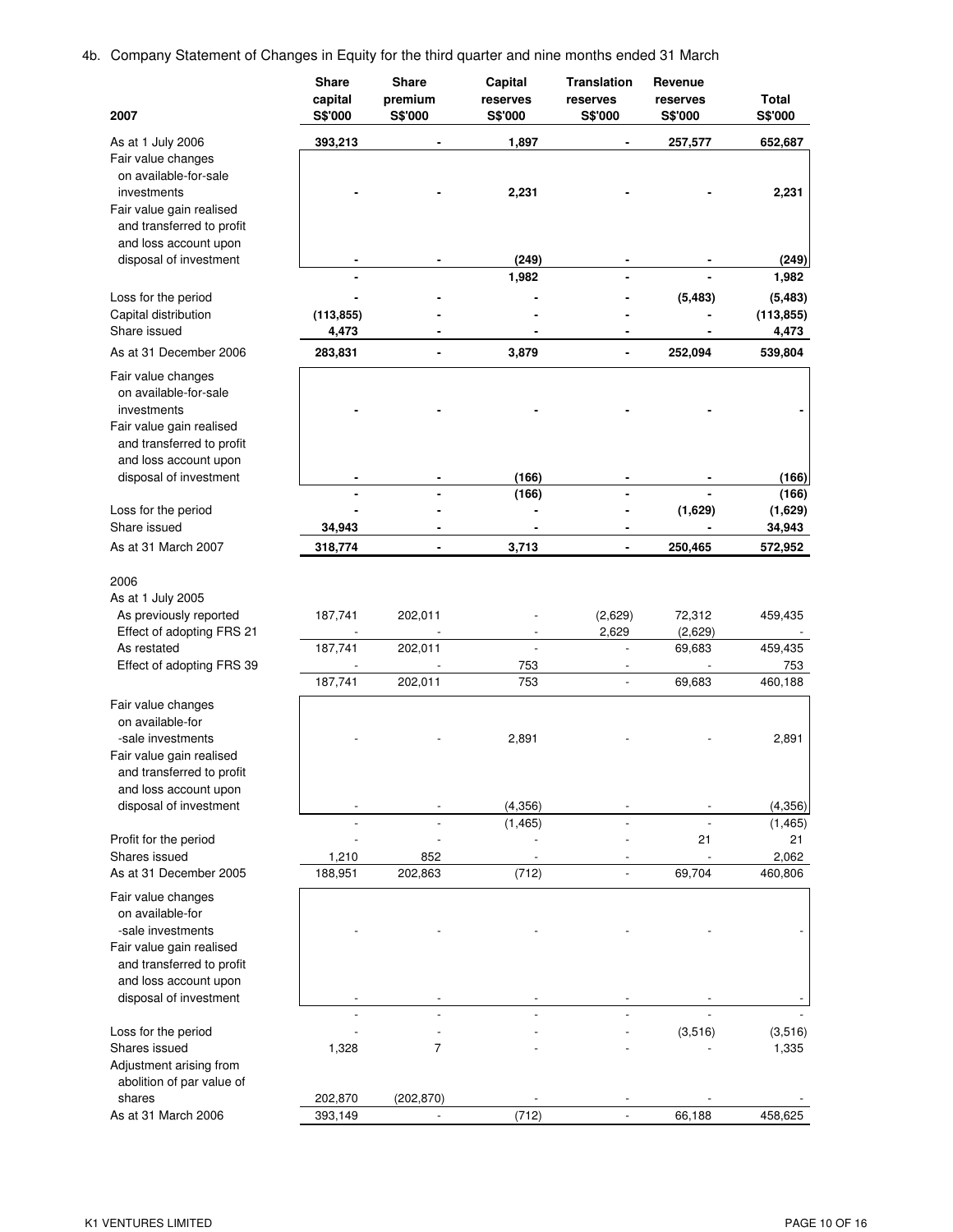### 4c. Share capital

Since 30 June 2006, the Company issued 75,000 ordinary shares upon the exercise of options granted to employees under the Keppel Marine Share Option Scheme 1990 and 230 million ordinary shares upon the exercise of warrants issued in 2002. As at 31 March 2007, there were unexercised options for 240,000 (March 2006: 620,000) of unissued ordinary shares under the Keppel Marine Share Option Scheme 1990 and 38 million warrants (March 2006: 268 million) to subscribe for 38 million ordinary shares.

The issued share capital of the Company as at 31 March 2007 was 2,127,603,003 ordinary shares.

### **5. AUDIT**

The financial statements have not been audited nor reviewed by our auditors.

### **6. AUDITORS' REPORT**

Not applicable

### **7. ACCOUNTING POLICIES**

The Group has applied the same accounting policies and methods of computation in the financial statements for the current financial period compared with those of the audited financial statements as at 30 June 2006.

### **8. CHANGES IN THE ACCOUNTING POLICIES**

Not applicable

## **9. REVIEW OF GROUP PERFORMANCE**

The Group recorded total revenue of \$131.8 million and \$354.5 million for continuing operations for the third quarter and first nine months respectively, representing an increase of 38% and 22% over the same periods last year.

The Group's pre-tax profit was impacted by a foreign exchange loss associated with the proceeds from the sale of GASCO held in US dollars of \$1.2 million and \$9.8 million in the third quarter and first nine months respectively. Nevertheless, the Group achieved a pre-tax profit of \$10.2 million for the third quarter and \$31.2 million for the first nine months, which represents a 49% and 82% increase over the corresponding periods last year. Excluding the foreign exchange loss and discontinued operations of GASCO, the Group's pre-tax profit for the third quarter and first nine months increased by 56% and 133% respectively over the same periods last year.

The improved revenue and pre-tax profit were mainly attributable to increased contributions from Mid Pac Petroleum, LLC ("Mid Pac"), gains from disposal of investments and fixed assets as well as higher interest income earned from fixed deposits.

Profit attributable to shareholders (PATMI) was \$5 million and \$15.7 million for the third quarter and first nine months respectively, representing a decrease of 45% and 35% over the prior corresponding periods. The prior period results included GASCO which was accounted for as discontinued operations. Excluding the results from GASCO and the effect of foreign exchange loss, PATMI for continuing operations increased by 89% and 199% for the third quarter and first nine months respectively, reflecting the improved operating results of the Group.

The Group's share of results of associated companies in the third quarter and first nine months represented earnings from Helm's joint ventures and associated company.

In the opinion of the Directors, no factor has arisen between 31 March 2007 and the date of this report which would materially affect the results of the Group and the Company for the period just ended.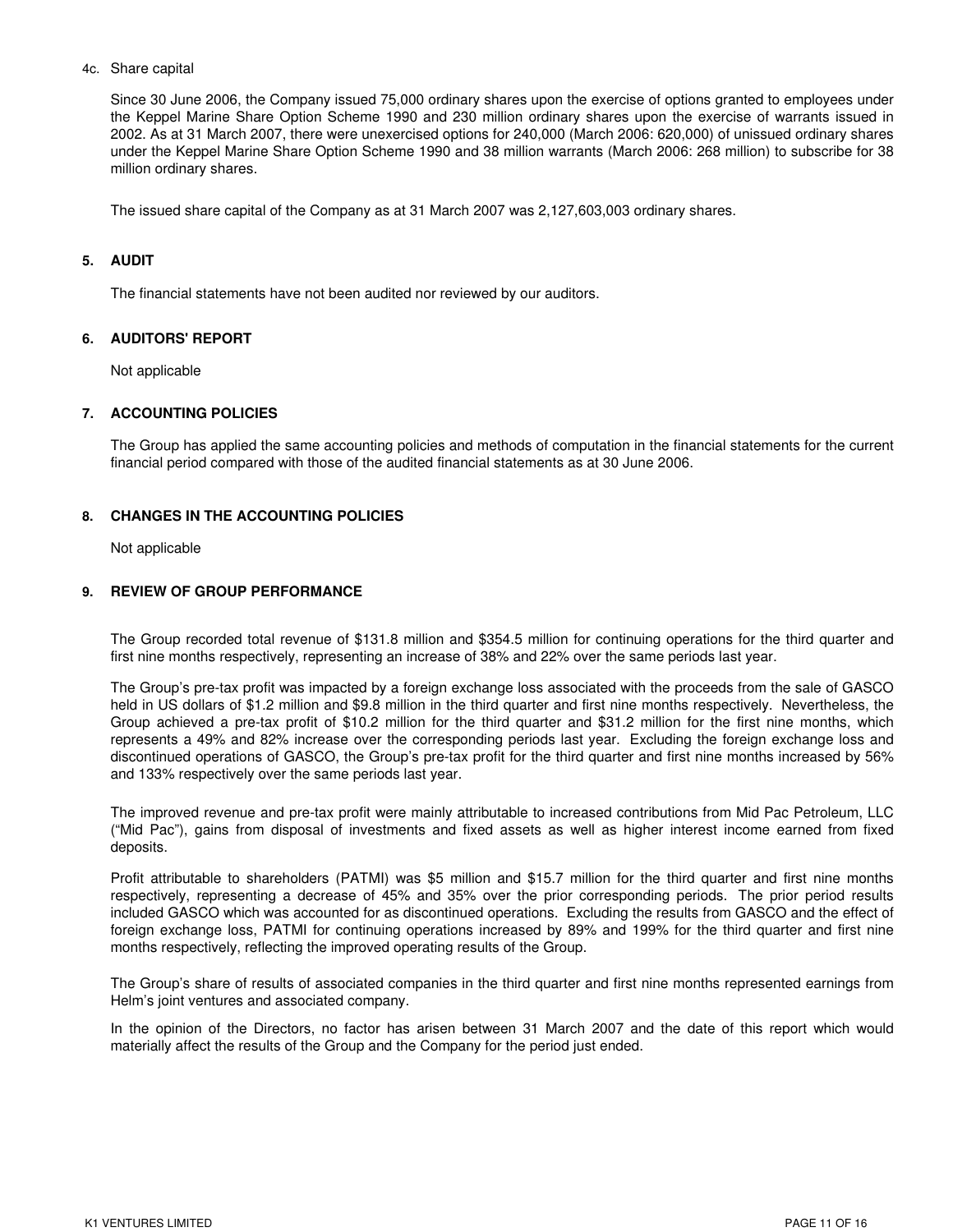### **10. VARIANCE FROM PROSPECT STATEMENT**

No material variance from previous statement.

## **11. PROSPECTS**

The Group's operating subsidiaries will continue to contribute positively to the results of the Group.

Our transportation leasing operations may be affected by the slowdown in the US home building and a lower demand for coal transportation.

Our retail gasoline operations may be impacted by the recent increase in commodity prices.

Management will continue to be pro-active with the current investments and focus on growth and expansion.

## **12. DIVIDENDS**

12a. Current Financial Period Reported On

Any dividend recommended for the current financial period reported on? No

12b. Corresponding Period of the Immediately Preceding Financial Year

Any dividend declared for the corresponding period of the immediately preceding financial year? No

12c. Date Payable

Not applicable

12d. Books Closure Date

Not applicable

12e. If no dividend has been declared/recommended, a statement to that effect.

No dividend has been declared for the quarter ended 31 March 2007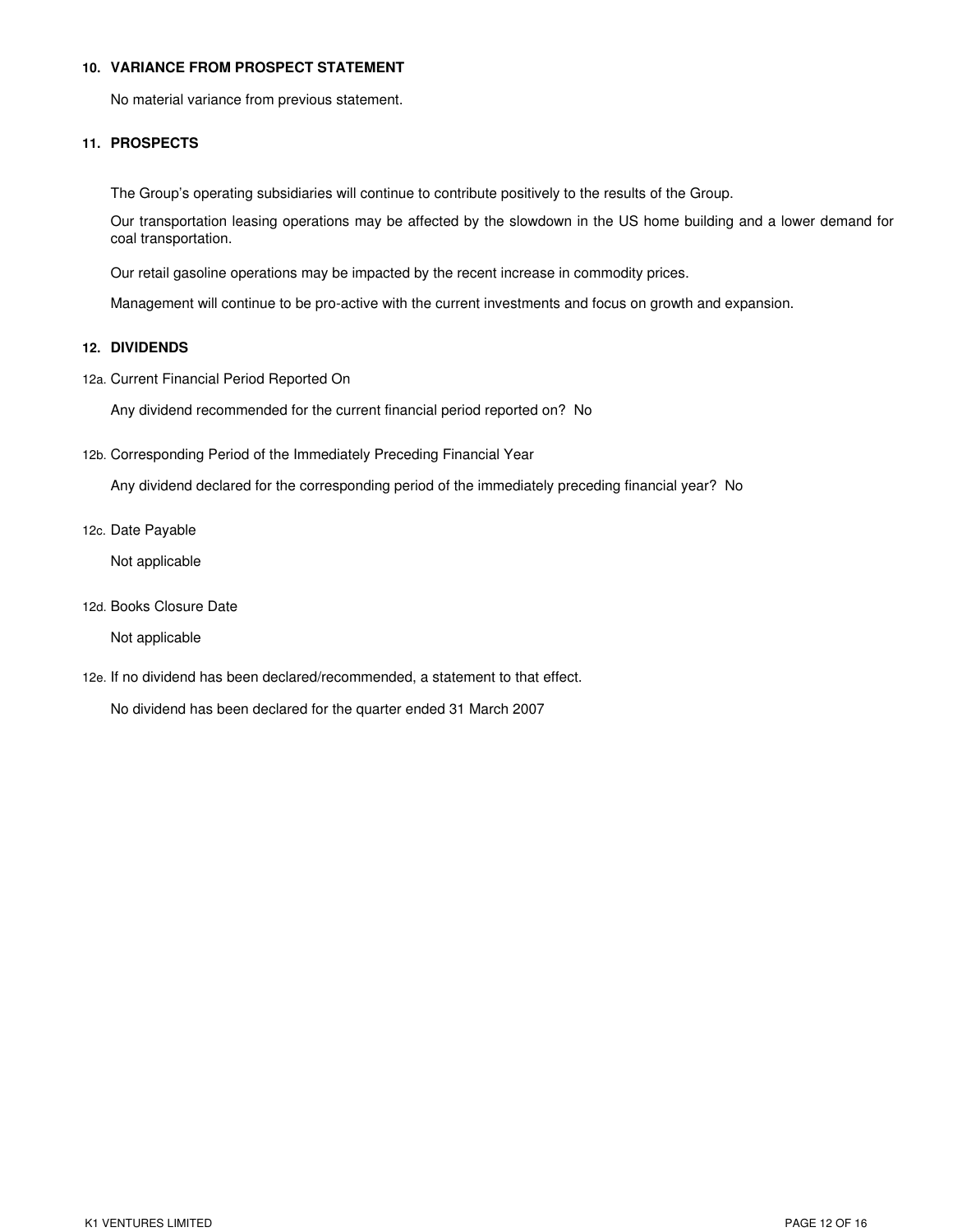## **13. SEGMENT ANALYSIS**

### **BUSINESS SEGMENT**

The Group has segmented its continuing operations into Energy, Transportation Leasing and Investments. The Group's Energy segment reflects Mid Pac's retail gasoline operations in Hawaii and other energy-related investments. The Transportation Leasing segment represents Helm's locomotive and railcar leasing business in North America. The Group's Investment activities consist mainly of the Group's education and technology investments.

### **Nine months ended 31 March**

|                                           |                  |                                     | <b>Continuing Operations</b> |                              |                        | <b>Discontinued</b><br><b>Operations</b> | <b>Total</b><br><b>Operations</b> |  |
|-------------------------------------------|------------------|-------------------------------------|------------------------------|------------------------------|------------------------|------------------------------------------|-----------------------------------|--|
| 2007                                      | Energy<br>\$'000 | Transportation<br>leasing<br>\$'000 | <b>Investments</b><br>\$'000 | <b>Elimination</b><br>\$'000 | <b>Total</b><br>\$'000 | <b>GASCO</b><br>\$'000                   | \$'000                            |  |
| Revenue                                   | 184,629          | 112,618                             | 60,236                       | (3,022)                      | 354,461                |                                          | 354,461                           |  |
| <b>Results</b>                            |                  |                                     |                              |                              |                        |                                          |                                   |  |
| Operating profit                          | 12,625           | 44,432                              | 14,523                       | (3,022)                      | 68,558                 |                                          | 68,558                            |  |
| Finance expenses                          | (3,022)          | (33, 245)                           |                              | 3,022                        | (33, 245)              |                                          | (33, 245)                         |  |
| Foreign exchange gain                     |                  |                                     | (9,807)                      |                              | (9,807)                |                                          | (9, 807)                          |  |
| Share of results of<br>associated company |                  |                                     |                              |                              |                        |                                          |                                   |  |
| and joint ventures                        |                  | 5,679                               |                              |                              | 5,679                  |                                          | 5,679                             |  |
| Profit before taxation                    | 9,603            | 16,866                              | 4,716                        |                              | 31,185                 |                                          | 31,185                            |  |
| <b>Other information</b>                  |                  |                                     |                              |                              |                        |                                          |                                   |  |
| Segment assets                            | 163,840          | 796,473                             | 436,450                      | (47,098)                     | 1,349,665              |                                          | 1,349,665                         |  |
| Investment in<br>associated company       |                  |                                     |                              |                              |                        |                                          |                                   |  |
| and joint ventures                        |                  | 81,285                              |                              |                              | 81,285                 |                                          | 81,285                            |  |
| Tax recoverable                           | 11               |                                     | 2,543                        |                              | 2,554                  |                                          | 2,554                             |  |
| Total                                     | 163,851          | 877,758                             | 438,993                      | (47,098)                     | 1,433,504              | $\overline{\phantom{0}}$                 | 1,433,504                         |  |
| Segment liabilities<br>Net tax provision  | 61,123           | 477,689                             | 7,596                        | (47,098)                     | 499,310                |                                          | 499,310                           |  |
| & deferred taxation                       | 19,099           | 163,329                             | 44,172                       |                              | 226,600                |                                          | 226,600                           |  |
| Total                                     | 80,222           | 641,018                             | 51,768                       | (47,098)                     | 725,910                |                                          | 725,910                           |  |
| Net assets                                | 83,629           | 236,740                             | 387,225                      |                              | 707,594                |                                          | 707,594                           |  |
| Capital expenditure<br>Depreciation and   | 4,426            | 65,674                              | 4                            |                              | 70,104                 |                                          | 70,104                            |  |
| amortisation                              | (2, 374)         | (36, 042)                           | (95)                         |                              | (38, 511)              |                                          | (38, 511)                         |  |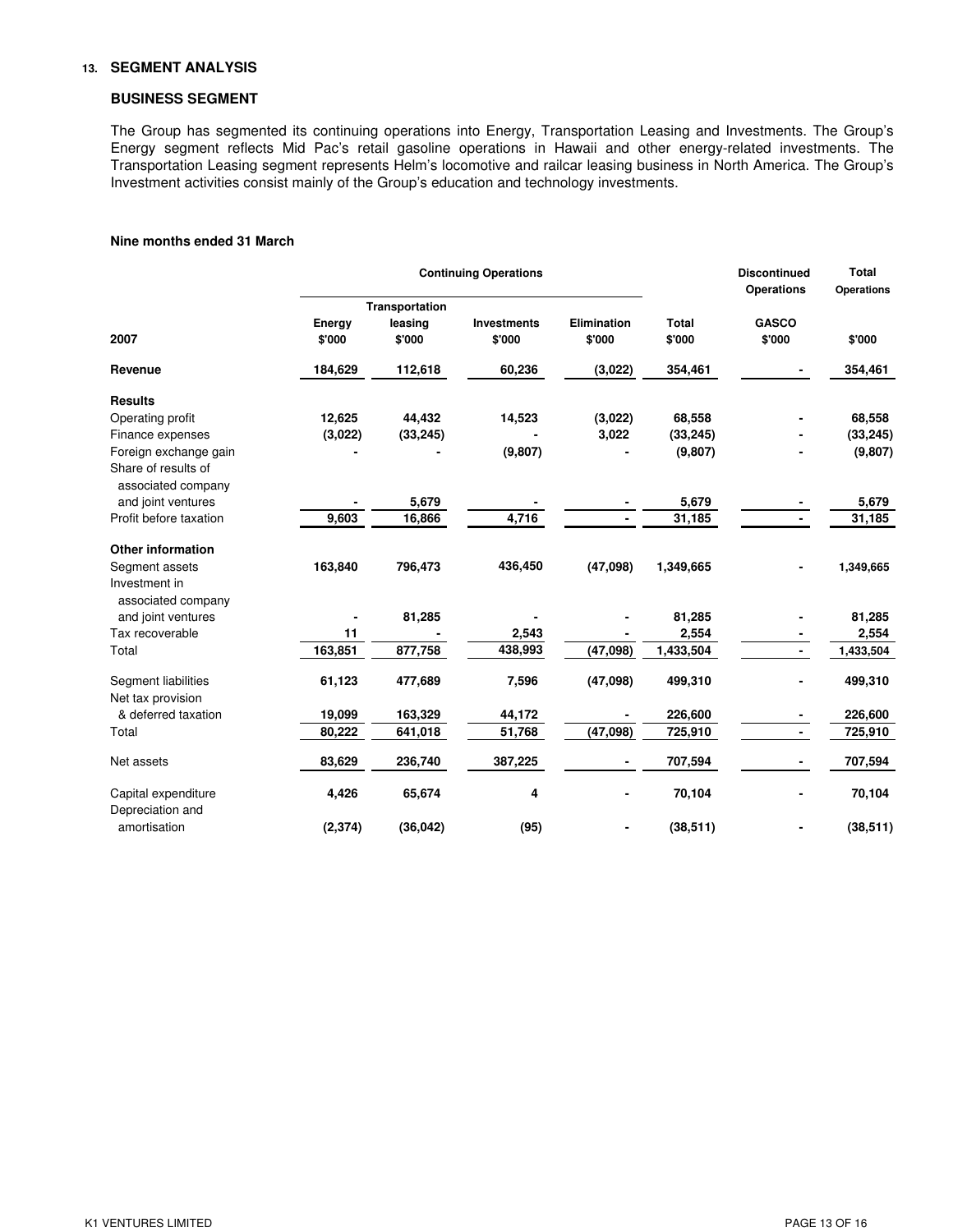|                                           |                  |                                     | <b>Continuing Operations</b> |                       |                 | Discontinued<br>Operations | Total<br>Operations |
|-------------------------------------------|------------------|-------------------------------------|------------------------------|-----------------------|-----------------|----------------------------|---------------------|
| 2006                                      | Energy<br>\$'000 | Transportation<br>leasing<br>\$'000 | Investments<br>\$'000        | Elimination<br>\$'000 | Total<br>\$'000 | GASCO<br>\$'000            | \$'000              |
|                                           |                  |                                     |                              |                       |                 |                            |                     |
| Revenue                                   | 167,540          | 114,728                             | 10,646                       | (3,235)               | 289,679         | 191,787                    | 481,466             |
| <b>Results</b>                            |                  |                                     |                              |                       |                 |                            |                     |
| Operating profit                          | 4,613            | 48,402                              | 554                          | (3,235)               | 50,334          | 32,458                     | 82,792              |
| Finance expenses                          | (3,235)          | (35,063)                            | (744)                        | 3,235                 | (35, 807)       | (5,742)                    | (41, 549)           |
| Foreign exchange loss                     |                  |                                     | (444)                        |                       | (444)           |                            | (444)               |
| Share of results of<br>associated company |                  |                                     |                              |                       |                 |                            |                     |
| and joint ventures                        |                  | 3,044                               |                              |                       | 3,044           |                            | 3,044               |
| Profit/(loss) before taxation             | 1,378            | 16,383                              | (634)                        |                       | 17,127          | 26,716                     | 43,843              |
| <b>Other information</b>                  |                  |                                     |                              |                       |                 |                            |                     |
| Segment assets                            | 206,854          | 854,739                             | 205,295                      | (49, 879)             | 1,217,009       | 272,952                    | 1,489,961           |
| Investment in                             |                  |                                     |                              |                       |                 |                            |                     |
| associated company<br>and joint ventures  |                  | 77,166                              |                              |                       | 77,166          |                            | 77,166              |
| Tax recoverable                           | 612              |                                     |                              |                       | 612             |                            | 612                 |
| Total                                     | 207,466          | 931,905                             | 205,295                      | (49, 879)             | 1,294,787       | 272,952                    | 1,567,739           |
| Segment liabilities<br>Net tax provision  | 55,878           | 544,841                             | 17,169                       | (49, 879)             | 568,009         | 148,451                    | 716,460             |
| & deferred taxation                       | 15,534           | 155,333                             | 1,870                        |                       | 172,737         | 19,641                     | 192,378             |
| Total                                     | 71,412           | 700,174                             | 19,039                       | (49, 879)             | 740,746         | 168,092                    | 908,838             |
| Net assets                                | 136,054          | 231,731                             | 186,256                      |                       | 554,041         | 104,860                    | 658,901             |
| Capital expenditure<br>Depreciation and   | 2,118            | 51,282                              | $\overline{7}$               |                       | 53,407          | 9,089                      | 62,496              |
| amortisation                              | (2,923)          | (35, 552)                           | (92)                         |                       | (38, 567)       | (1, 492)                   | (40, 059)           |

## **GEOGRAPHICAL SEGMENT**

The Group's two business segments operate in three main geographical areas. The operating activities and investment activities are predominately in the USA. There are also investment activities in Hong Kong. Singapore is the home country of the Company and its assets are mainly cash and cash equivalents.

Segment revenue is based on geographical location of its customers or, in the case of revenue from investments, the source of its investments income. Segment assets and capital expenditure are analyzed based on the location of the assets generating the income.

Nine months ended 31 March

|                                |                  |            | China/           |               |           |
|--------------------------------|------------------|------------|------------------|---------------|-----------|
|                                | <b>Singapore</b> | <b>USA</b> | <b>Hong Kong</b> | <b>Others</b> | Total     |
| 2007                           | \$'000           | \$'000     | \$'000           | \$'000        | \$'000    |
| <b>Continuing operations</b>   |                  |            |                  |               |           |
| External revenue               | 7,980            | 342,275    | 3.879            | 327           | 354,461   |
| Segment assets                 | 19.818           | 1,140,626  | 182,121          | 7.100         | 1,349,665 |
| Capital expenditure            |                  | 70.103     |                  |               | 70,104    |
| <b>Discontinued operations</b> |                  |            |                  |               |           |
| External revenue               | ۰                | ۰          |                  |               |           |
| Segment assets                 | ۰                | ۰          |                  |               |           |
| Capital expenditure            | ۰                | ۰          |                  |               |           |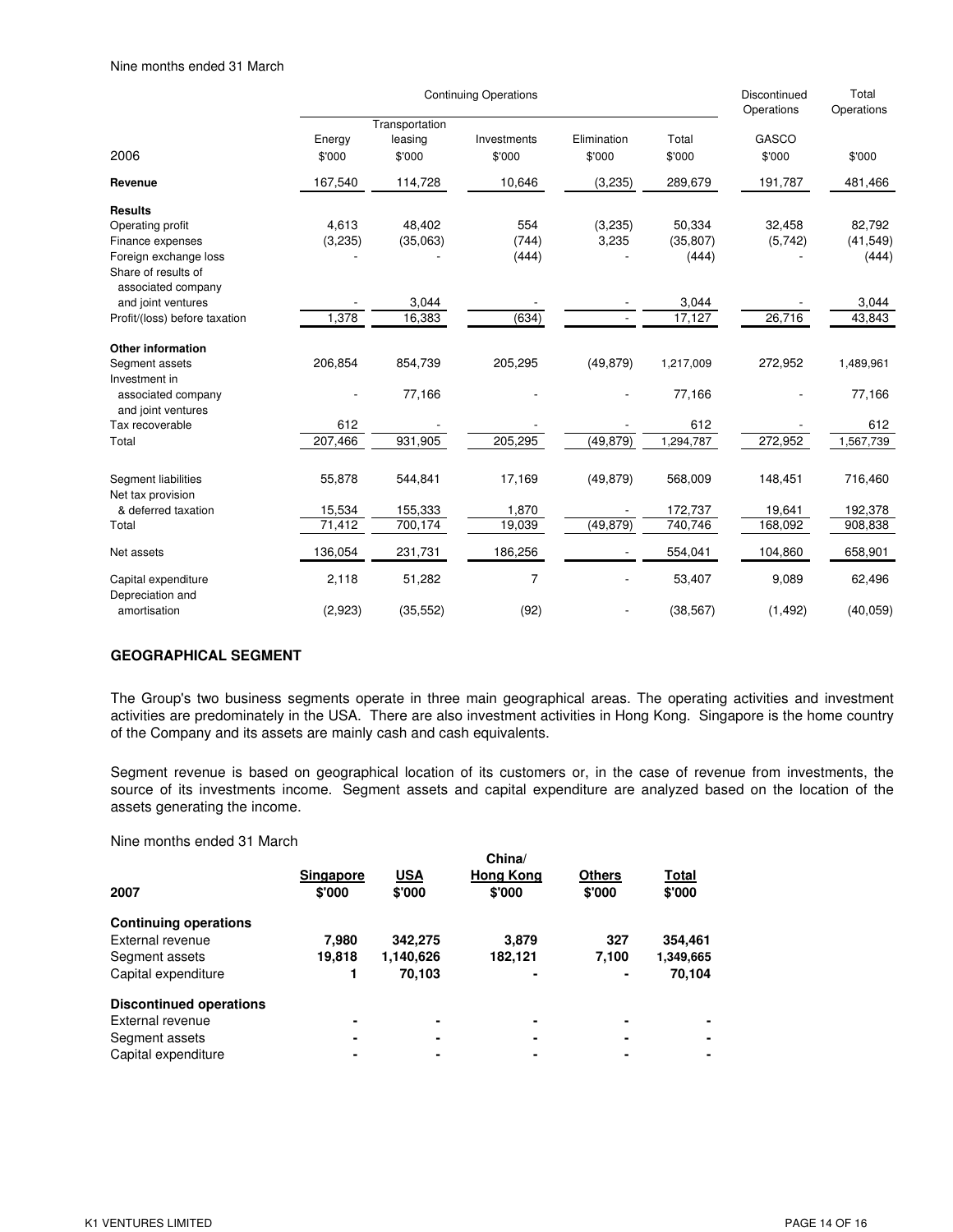| 2006                           | Singapore<br>\$'000      | <b>USA</b><br>\$'000 | China/<br>Hong Kong<br>\$'000 | Others<br>\$'000 | Total<br>\$'000 |
|--------------------------------|--------------------------|----------------------|-------------------------------|------------------|-----------------|
| <b>Continuing operations</b>   |                          |                      |                               |                  |                 |
| External revenue               | 6.743                    | 282,916              | 20                            |                  | 289,679         |
| Segment assets                 | 19,994                   | 1,191,513            | 867                           | 4.635            | 1,217,009       |
| Capital expenditure            | 2                        | 53,405               |                               |                  | 53,407          |
| <b>Discontinued operations</b> |                          |                      |                               |                  |                 |
| External revenue               | $\overline{\phantom{a}}$ | 191.787              |                               |                  | 191,787         |
| Segment assets                 | $\overline{\phantom{a}}$ | 272,952              | ۰                             |                  | 272,952         |
| Capital expenditure            | -                        | 9.089                | ۰                             |                  | 9,089           |

# **14. REVIEW OF SEGMENT PERFORMANCE**

Not applicable.

# **15. INTERESTED PERSON TRANSACTIONS**

| Name of interested person                  | 1 Jul 06<br>to      | Aggregate value of all<br>interested person<br>transactions during the<br>financial period under review<br>(excluding transactions less<br>than \$100,000 and<br>transactions conducted under<br>shareholders' mandate<br>pursuant to Rule 920 of the<br><b>SGX Listing Manual)</b><br>1 Jul 05<br>to | Aggregate value of all<br>interested person<br>transactions conducted<br>under shareholders'<br>mandate pursuant to Rule<br>920 of the SGX Listing<br>Manual.<br>1 Jul 06<br>1 Jul 05 |                     |  |
|--------------------------------------------|---------------------|-------------------------------------------------------------------------------------------------------------------------------------------------------------------------------------------------------------------------------------------------------------------------------------------------------|---------------------------------------------------------------------------------------------------------------------------------------------------------------------------------------|---------------------|--|
|                                            | 31 Mar 07<br>\$'000 | 31 Mar 06<br>\$'000                                                                                                                                                                                                                                                                                   | 31 Mar 07<br>\$'000                                                                                                                                                                   | 31 Mar 06<br>\$'000 |  |
| <b>General transactions</b>                |                     |                                                                                                                                                                                                                                                                                                       |                                                                                                                                                                                       |                     |  |
| <b>KCL Group</b><br>Greenstreet Partners * |                     |                                                                                                                                                                                                                                                                                                       | 697<br>3,736                                                                                                                                                                          | 483<br>3,992        |  |
| <b>Corporate treasury transactions</b>     |                     |                                                                                                                                                                                                                                                                                                       |                                                                                                                                                                                       |                     |  |
| <b>KCL Group</b>                           |                     |                                                                                                                                                                                                                                                                                                       | 189,758                                                                                                                                                                               | 26,499              |  |
| <b>Greenstreet Partners</b>                |                     |                                                                                                                                                                                                                                                                                                       |                                                                                                                                                                                       | 4,225               |  |
| <b>Total</b>                               |                     |                                                                                                                                                                                                                                                                                                       | 194,191                                                                                                                                                                               | 35,199              |  |

\* This amount represents the full financial year transaction with the interested person as per agreement.

# **BY ORDER OF THE BOARD**

Lawrence Chan Company Secretary 9-May-2007